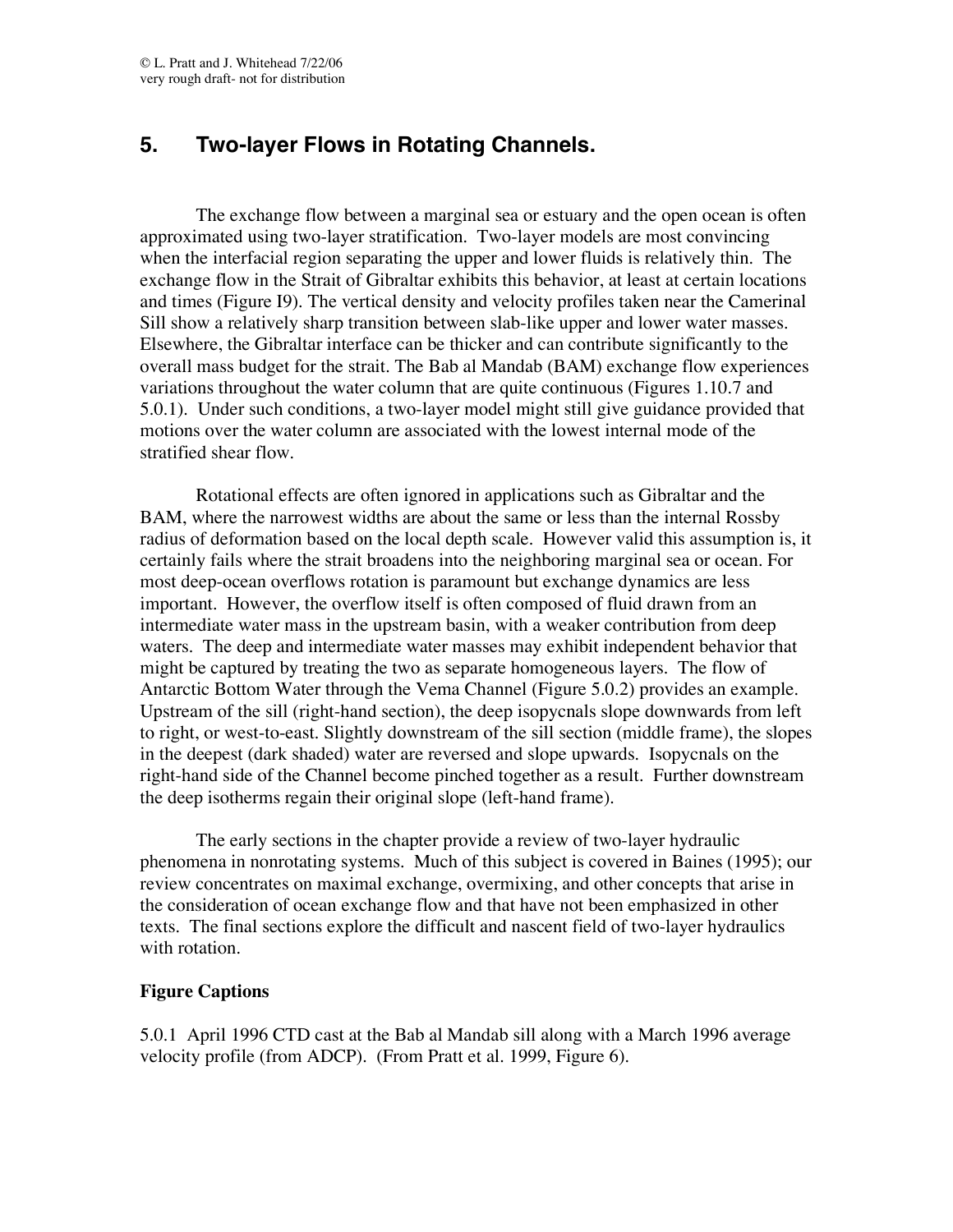5.0.2 Three cross sections of the Vema Channel showing depths of selected potential density( $\sigma$ <sub>4</sub>) surfaces. Sections 1 is upstream of the sill, Section 4 is close to the sill, and Section 6 is downstream of the sill. (From Hogg, 1983).

#### **5.1 Formulation of two-layer, semigeostrophic models.**

The channel is laid out as before, with a rectangular cross-section and width and bottom elevations *w\** and *h\** (Figure 5.1.1). Two homogeneous layers of fluid are now present and we follow the oceanographic convention in numbering the top and bottom layers 1 and 2 respectively. The density  $\rho_2$  of the bottom layer is only slightly greater than  $\rho_{1}$ .

In formulating the governing equations, we will employ a number of standard approximations. The first involves the treatment of the upper boundary of the two-fluid system. If this boundary were a free surface, overlain by a vacuum or by a substantially less dense fluid such as air, then free surface gravity waves would exist. In nearly all oceanographic applications the propagation speeds of these waves are much greater than the typical fluid velocities. In the Denmark Strait overflow, for instance, typical peak velocities are about 1m/s whereas the speeds of long, free surface gravity waves are up to 100 times larger. The Froude number  $F_d = v^* / \sqrt{gd^*}$  based on free surface dynamics is therefore <<1. Our previous experience with homogeneous flows suggests that it is unlikely that bottom topography (or width variations) will cause significant departures of the free surface elevation from a horizontal plane. In fact, the free surface elevation  $z_t^*$ can be shown to obey

$$
\frac{dz_T^*}{dy^*} \approx F_d^2 \left( \frac{d^*}{w^*} \frac{dw^*}{dy^*} - \frac{dh^*}{dy^*} \right),
$$

obtained by rearrangement of Equation (1.4.3) with  $F_d$  <<1. Thus, when  $F_d$  is small, the departure in the free surface elevation is smaller by a factor  $F_d^2$  than the variations in *w* or *h*. For the Denmark Strait,  $F_d^2$  is about  $10^4$ . On the other hand, the speeds of the *internal* waves that propagate on the interface between the two layers are much smaller and the associated Froude numbers much larger. One might expect, then, that the typical vertical excursions of the interface will be much greater than those of the free surface. Since the latter now give a negligible contribution to variations in the upper layer depth, we simply regard the upper surface as rigid and horizontal. If  $z^* = z_T^*$  denotes the constant elevation of this surface,  $h^*$  the bottom elevation, and  $d_1^*$  and  $d_2^*$  the thicknesses of the two layers, then

$$
z_T^* = h^* + d_2^* + d_1^*.
$$

The rigid lid approximation is explored more formally in Exercise 1.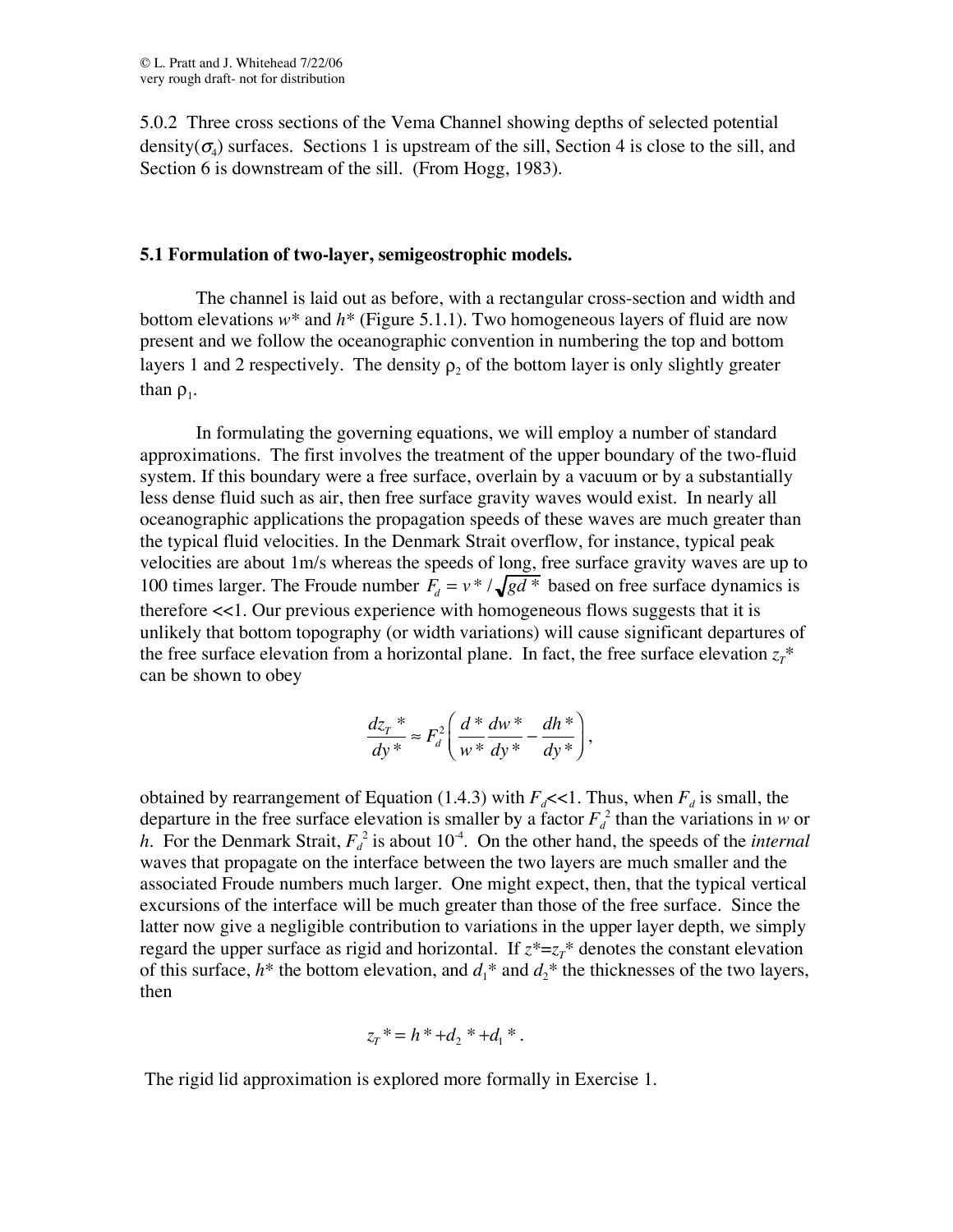Under the assumption that variations in the horizontal are gradual on the scale of the depth, the pressures in each layer will be hydrostatic. Therefore

$$
p_1^* = p_T^* + \rho_1 g(z_T^* - z^*)
$$
\n(5.1.1)

and

$$
p_2^* = p_T^* + \rho_1 g (z_T^* - h^* - d_2^*) + \rho_2 g (h^* + d_2^* - z^*)
$$
  
=  $p_T^* + g (\rho_2 - \rho_1) (h^* + d_2^*) + g (\rho_1 z_T^* - \rho_2 z^*)$  (5.1.2)

where  $p_r^*(x^*,y^*,t^*)$  denotes the pressure at the rigid upper lid.

There are two other standard assumptions. The first is that the channel geometry varies only gradually along its axis, suggesting that the along-channel velocity  $v_i^*$  is geostrophically balanced. The formal arguments leading to this 'semigeostrophic' approximation are essentially those laid out in Chapter 2. The second assumption is that the density difference between the two layers is relatively small:  $\Delta \rho / \overline{\rho} = (\rho_2 - \rho_1) / [\frac{1}{2}(\rho_2 + \rho_1)]$  <<1. This is the basis for the Boussinesq approximation, in which the actual density  $\rho_1$  or  $\rho_2$  is replaced by a representative value such as the average  $\bar{\rho}$ , except where they are multiplied by *g*. The reasoning here is that *g* is much larger than accelerations of the fluid itself, and its product with the small  $\Delta\rho$  /  $\overline{\rho}$  is nonneglegible. The semigeostrophic equations governing the inviscid, Boussinesq, twofluid system are then

$$
f_{v_1}^* = \frac{1}{\overline{\rho}} \frac{\partial p_\tau^*}{\partial x^*}
$$
\n(5.1.3)

$$
\frac{\partial v_1^*}{\partial t^*} + u_1^* \frac{\partial v_1^*}{\partial x^*} + v_1^* \frac{\partial v_1^*}{\partial y^*} + fu_1^* = -\frac{1}{\overline{\rho}} \frac{\partial p_r^*}{\partial y^*}
$$
(5.1.4)

$$
\hat{p}_2^* = \frac{1}{\overline{\rho}} \frac{\partial p_\tau^*}{\partial x^*} + g' \frac{\partial d_2^*}{\partial x^*}
$$
\n(5.1.5)

$$
\frac{\partial v_2^*}{\partial t^*} + u_2^* \frac{\partial v_2^*}{\partial x^*} + v_2^* \frac{\partial v_2^*}{\partial y^*} + fu_2^* = -\frac{1}{\overline{\rho}} \frac{\partial p_r^*}{\partial y^*} - g' \left( \frac{\partial d_2^*}{\partial y^*} + \frac{\partial h^*}{\partial y^*} \right) (5.1.6)
$$

where  $g' = \Delta \rho g / \bar{\rho}$  is the reduced gravity.

The equation of mass conservation within layer *i* is

$$
\frac{\partial d_i^*}{\partial t^*} + \frac{\partial (u_i^* d_i^*)}{\partial x^*} + \frac{\partial (v_i^* d_i^*)}{\partial y^*} = 0
$$
\n(5.1.7)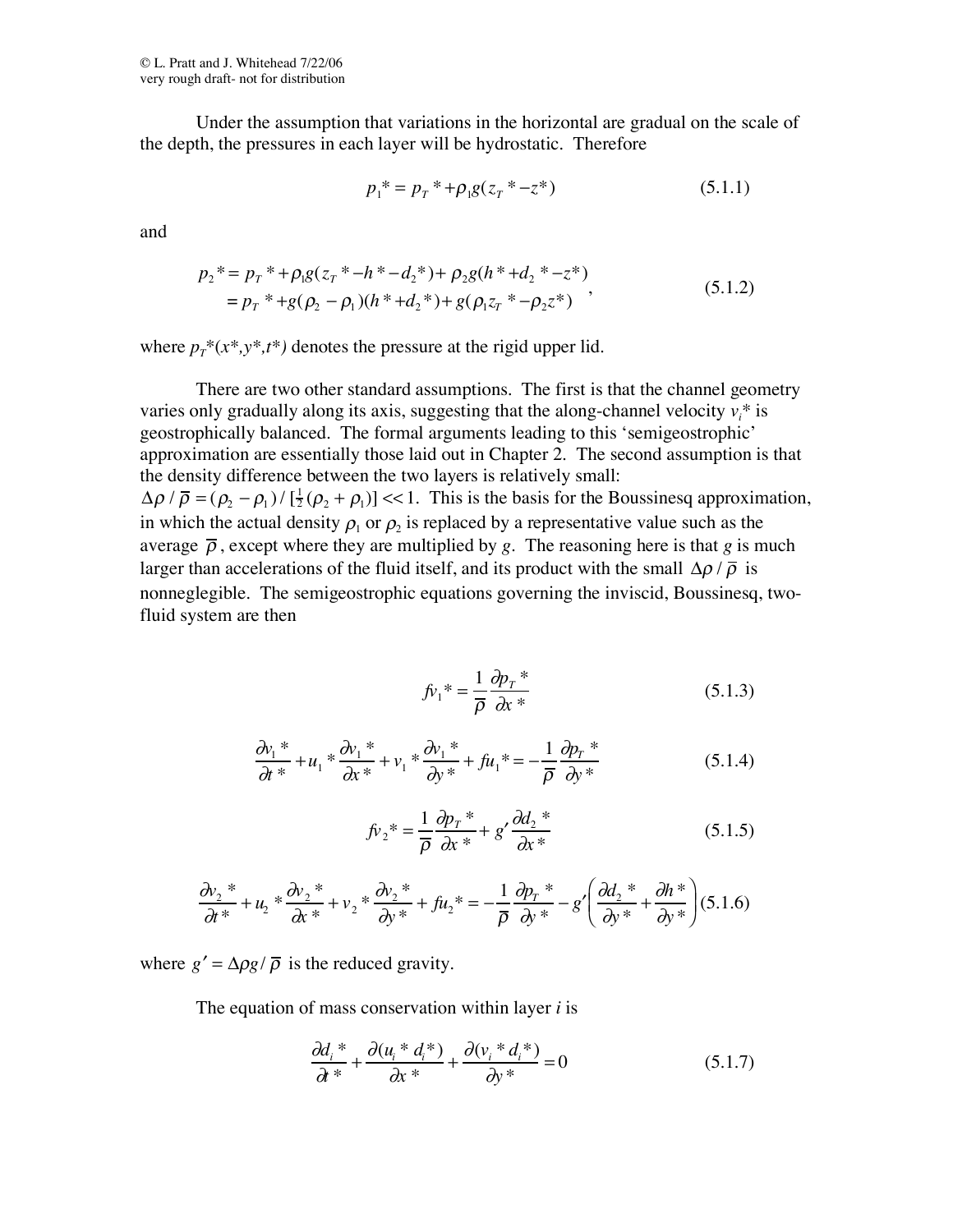If (5.1.5) is subtracted from (5.1.3) the result is the *thermal wind* relation for the along-channel velocity component:

$$
f(v_1 * -v_2*) = -g'\frac{\partial l_2 *}{\partial x *}.
$$
 (5.1.8)

The difference in velocities between the two layers is thus proportional to the crosschannel slope of the interface.

The semigeostrophic potential vorticity within layer *i* is defined by

$$
q_i^* = \frac{f + \frac{\partial v_i^*}{\partial x^*}}{d_i^*},
$$
\n(5.1.9)

and conservation of this property following the fluid motion,

$$
\left(\frac{\partial}{\partial t^*} + u_i^* \frac{\partial}{\partial x^*} + v_i^* \frac{\partial}{\partial y^*}\right) q_i^* = \frac{d_i^* q_i^*}{dt^*} = 0,
$$

may be shown in the same manner as for a homogeneous fluid.

In the event the potential vorticity is uniform within each layer, it is convenient to write

$$
q_i^* = \frac{f}{D_{i\infty}}\tag{5.1.10}
$$

where  $D_{i_{\infty}}$  represents the potential depth of layer *i*. Using the above definition in (5.1.9) and combining the two results with (5.1.8) leads to an equation for the crosschannel structure of the flow

$$
\frac{\partial^2 d_2 * (x^*, y^*, t^*)}{\partial x^{*2}} - L_l^{-2} d_2 * (x^*, y^*, t^*) = -\frac{f^2 (z_t^* + h^*)}{g' D_{l^{\infty}}}
$$
(5.1.11)

where

$$
L_{1} = \left[\frac{g'D_{1\infty}D_{2\infty}}{f^{2}(D_{1\infty} + D_{2\infty})}\right]^{1/2}
$$
\n(5.1.12)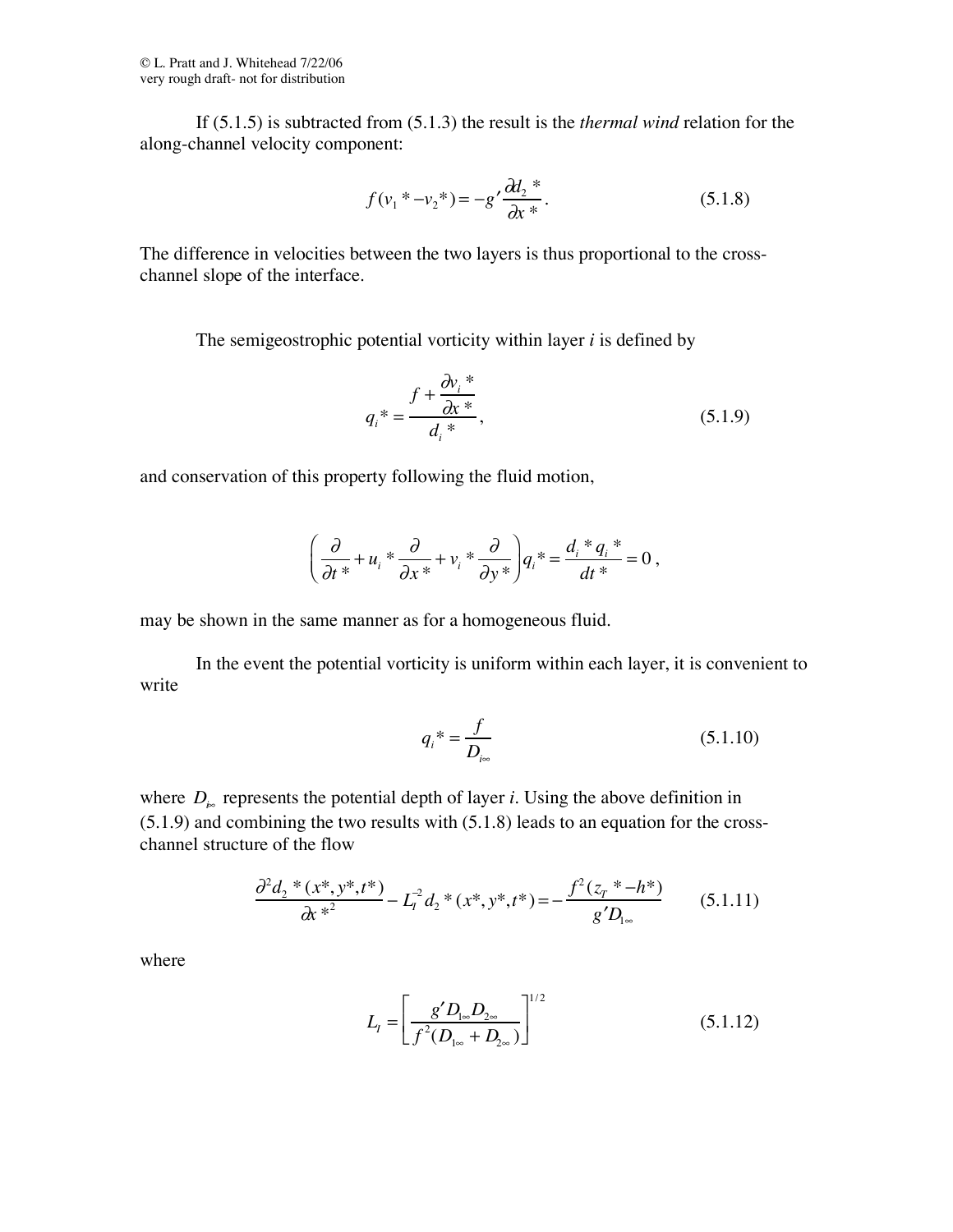is the internal Rossby radius of deformation.Equation (5.1.11), which is similar to the cross-channel structure equation (2.2.2) governing the single-layer case, shows that the interface will have a boundary layer structure with  $e$ -folding scale  $L<sub>I</sub>$  when the channel width is  $\gg L_I$ . Through the thermal wind relation this structure will be imposed on the shear velocity  $v_1^*$ - $v_2^*$ . However,  $v_1^*$  and  $v_2^*$  need not individually decay away from the sidewalls.

When the flow is steady, individual transport stream functions  $\psi_1^*$  and  $\psi_2^*$  can be defined such that

$$
v_i * d_i * = \frac{\partial \psi_i}{\partial x^*}, \text{ and } u_i * d_i * = -\frac{\partial \psi_i}{\partial y^*}.
$$
 (5.1.13)

The semigeostrophic Bernoulli functions for each layer are conserved along their respective streamlines:

$$
B_1^* (\psi_1^*) = \frac{v_1^{*2}}{2} + \frac{p_T^*}{\overline{\rho}}
$$
\n(5.1.14)

and

$$
B_2^*(\psi_2^*) = \frac{v_2^{*2}}{2} + \frac{p_T^*}{\overline{\rho}} + g'(d_2^* + h^*).
$$
 (5.1.15)

We leave it as an exercise to show

$$
\frac{dB_i^*}{d\psi_i^*} = q_i^* \,. \tag{5.1.16}
$$

In most problems it is convenient to eliminate the rigid lid pressure and work with quantities that govern the internal structure of the flow. For example, subtraction of  $(5.1.15)$  from  $(5.1.14)$  eliminates  $p_T^*$ , leaving

$$
\Delta B^*(\psi_1^*, \psi_2^*) = B_2^*(\psi_2^*) - B_1^*(\psi_1^*) = \frac{v_2^{2^2 - v_1^{2^2}}}{2} + g'(d_2^* + h^*). \tag{5.1.17}
$$

The quantity  $\Delta B$  is sometimes referred to as the internal energy (per unit mass). It should be stressed that  $\Delta B^*$  is not conserved following  $\psi_1^*$  or  $\psi_2^*$  unless the two streamlines coincide, such as at a vertical boundary that extends through both layers.

### **Exercises:**

1) Reformulate equations (5.1.3-5.1.7) to allow for a free upper surface (at which the pressure may assumed to be zero). Though inspection of these equations, formulate velocity, length and time scales based on the *internal* dynamics of the flow (i.e. use *g*′ rather than *g*). Under this scaling, show that the contribution to  $d_1^*$  from a typical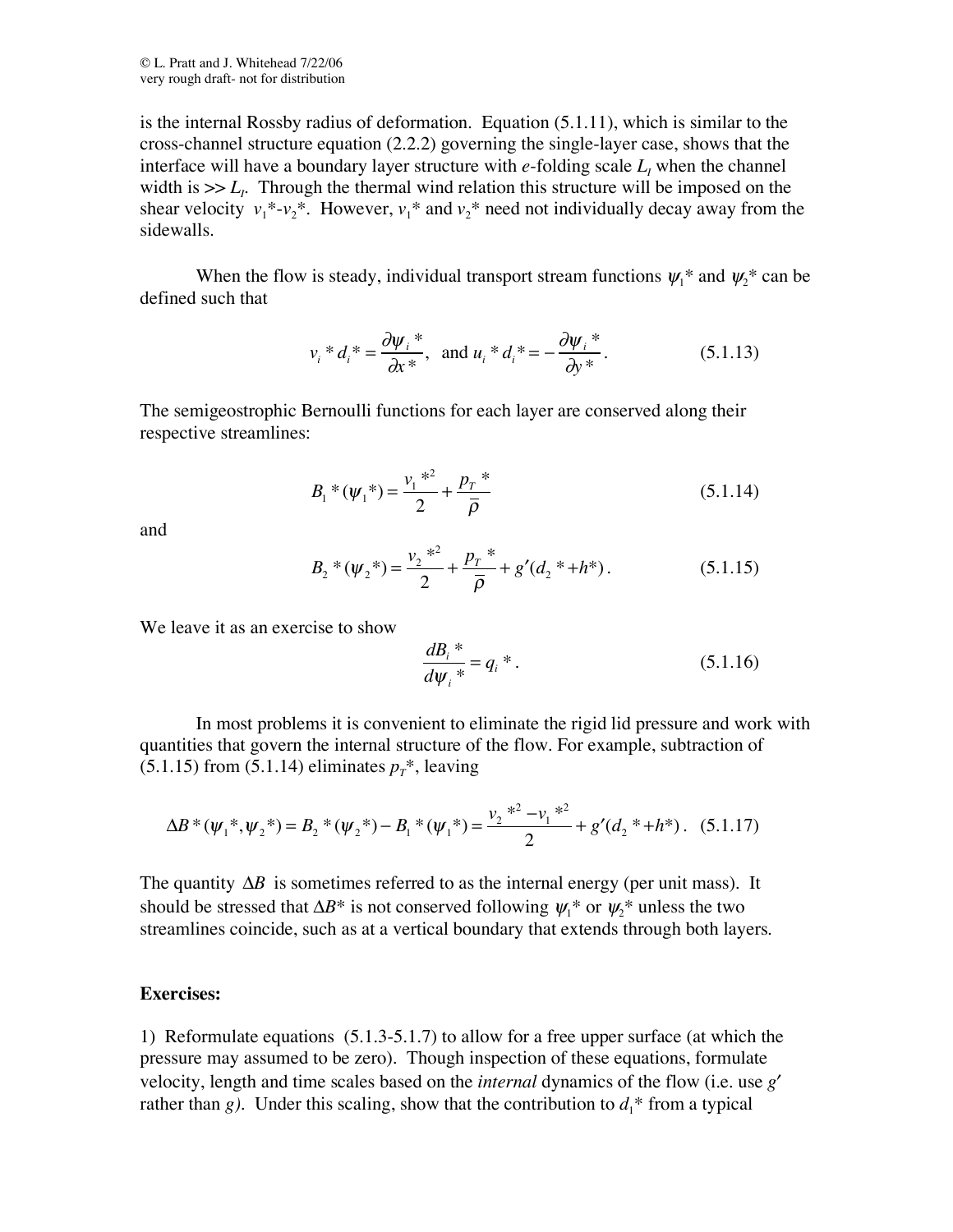displacement of the interface is much greater than the contribution from a typical displacement of the free surface. Deduce that the free surface displacement can be neglected in the continuity equation for the upper layer, so that the upper surface can effectively be treated as rigid.

2) Show that the Bernoulli functions as defined by (5.1.14) and (5.1.15) are indeed conserved along streamlines of the respective layers, provided that the flow is steady.

3) Prove (5.1.16).

4) Using the expression for linear wave speed of an internal disturbance in a nonrotating, two layer system (see 5.2.3) show that the two-layer Rossby radius of deformation (5.1.12) may be interpreted as the distance that such a wave will travel in a period 1/*f*.

# **Figure Captions**

5.1.1 Definition Sketches.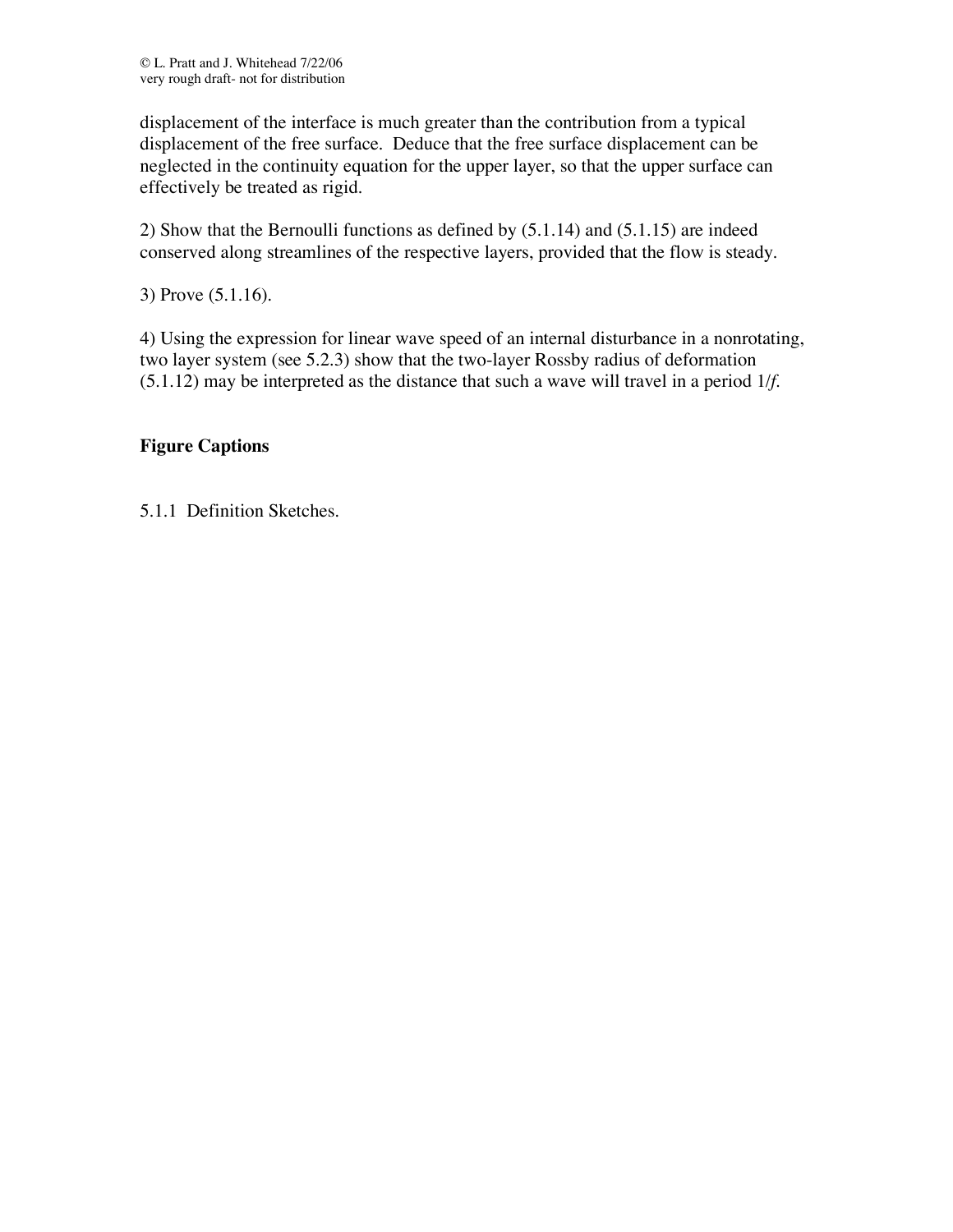

Figure 5.0.1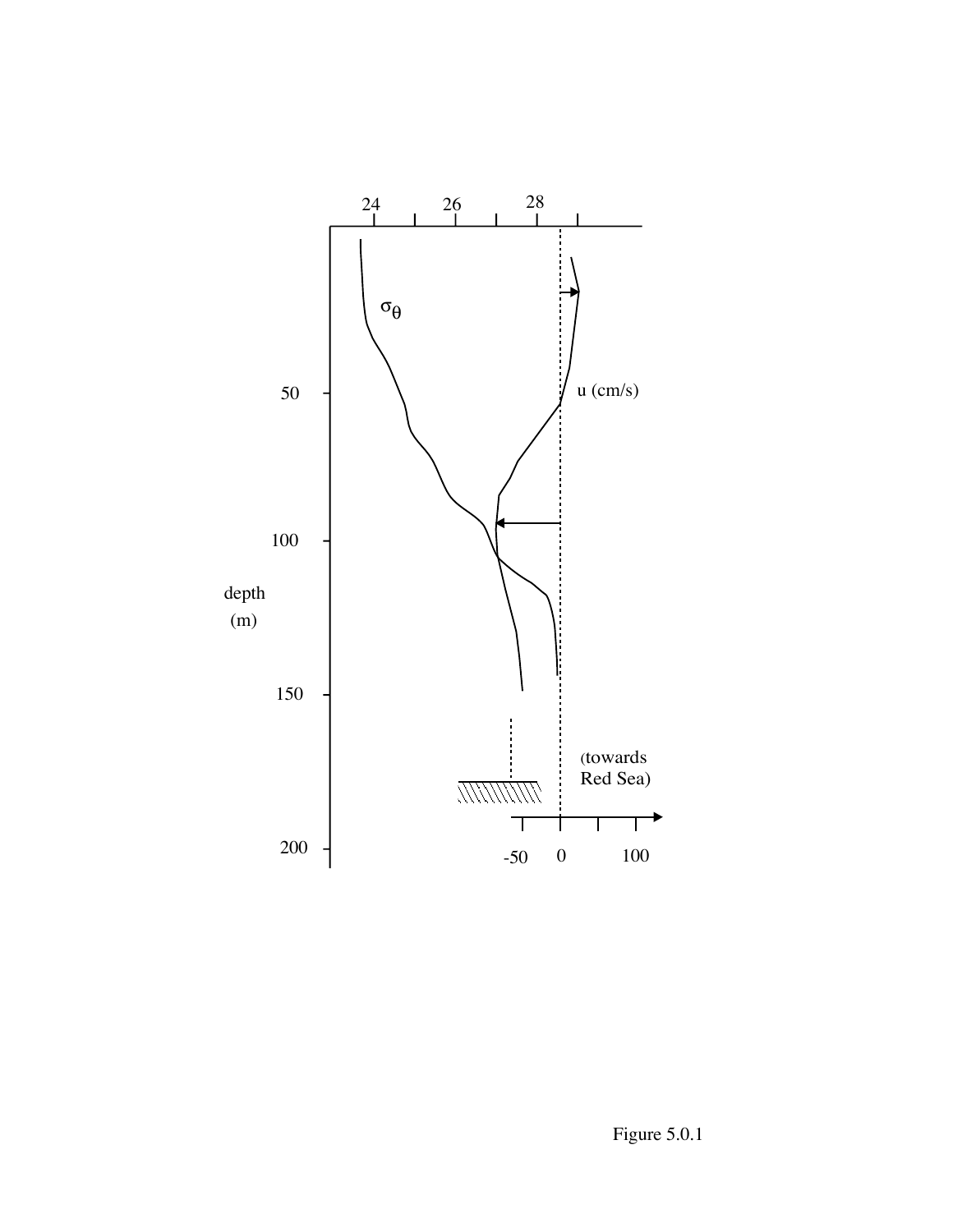